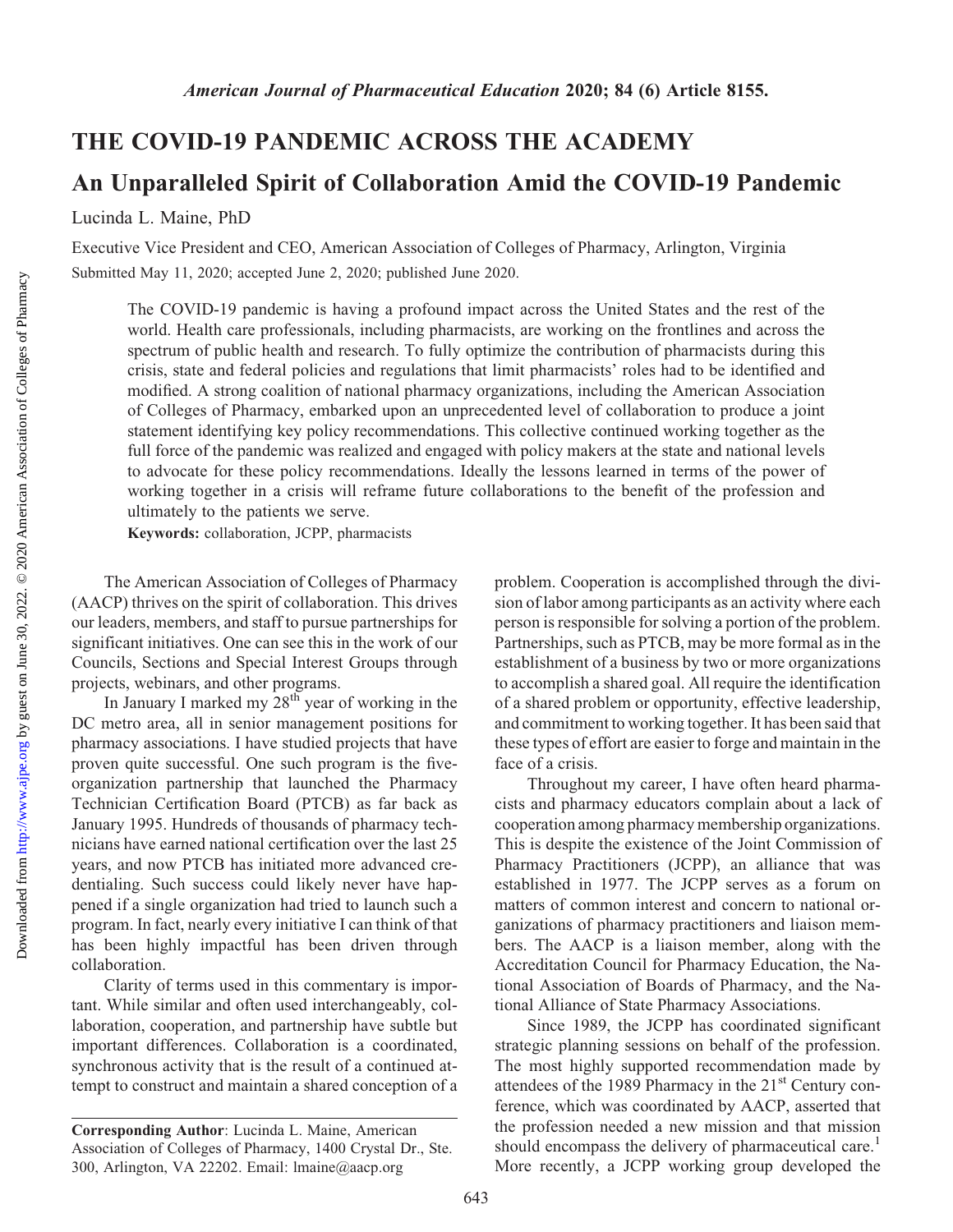Downloaded from

Pharmacists' Patient Care Process model.<sup>2</sup> Thirteen national associations now comprise the JCPP membership (Table 1). While the organizations claim a shared vision for the profession, there are subtle but important differences in the perspectives of association leaders on training and implementation of pharmacists' practice activities that can hamper collaboration and effective communications. Hopefully, the work coordinated by JCPP leaders in the face of the crises associated with the COVID-19 pandemic will communicate a strong message of unity to the nation's pharmacists and external parties.

The pandemic caused by the SARS-CoV-2 virus stimulated a truly remarkable commitment among national pharmacy organizations to work together to articulate the vital roles of pharmacists in this crisis. The leaders of the organizations have a shared vision of expanded roles for pharmacists, especially in the context of our contributions in a public health emergency. By early March, several organizations had independently begun developing and, in some cases, distributing position papers on this advocacy priority. In lightning speed, staff from JCPP member organizations worked to draw upon these first resources to produce a joint document released initially on March 23, 2020. Pharmacists as Front-Line Responders for COVID-19 Patient Care<sup>3</sup> emphasizes four specific policy recommendations for consideration by state and national entities (Table 2).

The statement was widely distributed to policymakers at the state and national level. This included Vice President Pence, who chairs the White House Coronavirus Task Force, to members of the US Congress and their staff members, senior administrators at the US Department of Health and Human Services, US Food and Drug Administration (FDA), Centers for Medicare & Medicaid

| Table 1. Current Membership of the Joint Commission of |  |  |
|--------------------------------------------------------|--|--|
| <b>Pharmacy Practitioners</b>                          |  |  |

Academy of Managed Care Pharmacists Accreditation Council for Pharmacy Education<sup>a</sup> American Association of Colleges of Pharmacy<sup>a</sup> American College of Apothecaries American College of Clinical Pharmacy American Pharmacists Association American Society of Consultant Pharmacists American Society of Health-system Pharmacists College of Psychiatric and Neurologic Pharmacists Hematology/Oncology Pharmacists Association National Alliance of State Pharmacy Associations<sup>a</sup> National Association of Boards of Pharmacy<sup>a</sup> National Community Pharmacists Association

<sup>a</sup> Denotes liaison member status with the Joint Commission of Pharmacy Practitioners

Services (CMS), and the Center for Disease Control and Prevention (CDC). It was also sent to governors at the state level and disseminated by the communications staff of all 12 collaborating JCPP organizations in a wide and coordinated fashion.

In the weeks since release of this policy statement and its recommendations, coordinated work has continued across the coalition. There have been meetings and other communications with the FDA and CDC and intense communications with the offices of top Congressional leaders who have worked to draft COVID-19 relief packages. The April 8, 2020 announcement by the Office of the Assistant Secretary for Health (OASH) affirming that pharmacists are recognized at the highest levels of government and should be deployed in the expansion of testing, treating and vaccination is further evidence that we are being heard and our recommendations have resonated with these influential leaders.4 Members of the collaborating organizations also met with CMS leaders in May for further discussion of tactical issues associated with implementation of the testing provisions of the April OASH announcement.

At the state level, communications with the National Governors Association and the state boards of pharmacy through the National Association of Boards of Pharmacy have resulted in adoption of many of our recommendations that are relevant to state practice authorization and expansion. Our state pharmacy associations are extremely active, as are many of AACP's members, at the state and local levels as advocates for pharmacists as essential frontline providers in the pandemic response.

Many have made the statement that a crisis should never go to waste. It is also true that securing commitments to collaboration in the face of a crisis may be easier than maintaining such cooperation once the situation resolves. Given the extreme nature of the pandemic and the great uncertainty of what will happen over the next six, 12, and even 24 months, ongoing commitment by the profession's top leaders to work together on advancing the profession is essential. It will require the continued prioritization of staff and volunteer time and effort and effective prioritization of strategies, but clearly working together in this way will have greater impact than individual organizations attempting to make changes alone.

One benefit of the pandemic that should not be overlooked is the amount of attention pharmacists' activities and accessibility have received from the media. Excellent stories of pharmacists' service on the frontline have been broadcast on radio, television, and in major news outlets. In many cases, this coverage was stimulated by the original joint statement and echoed the